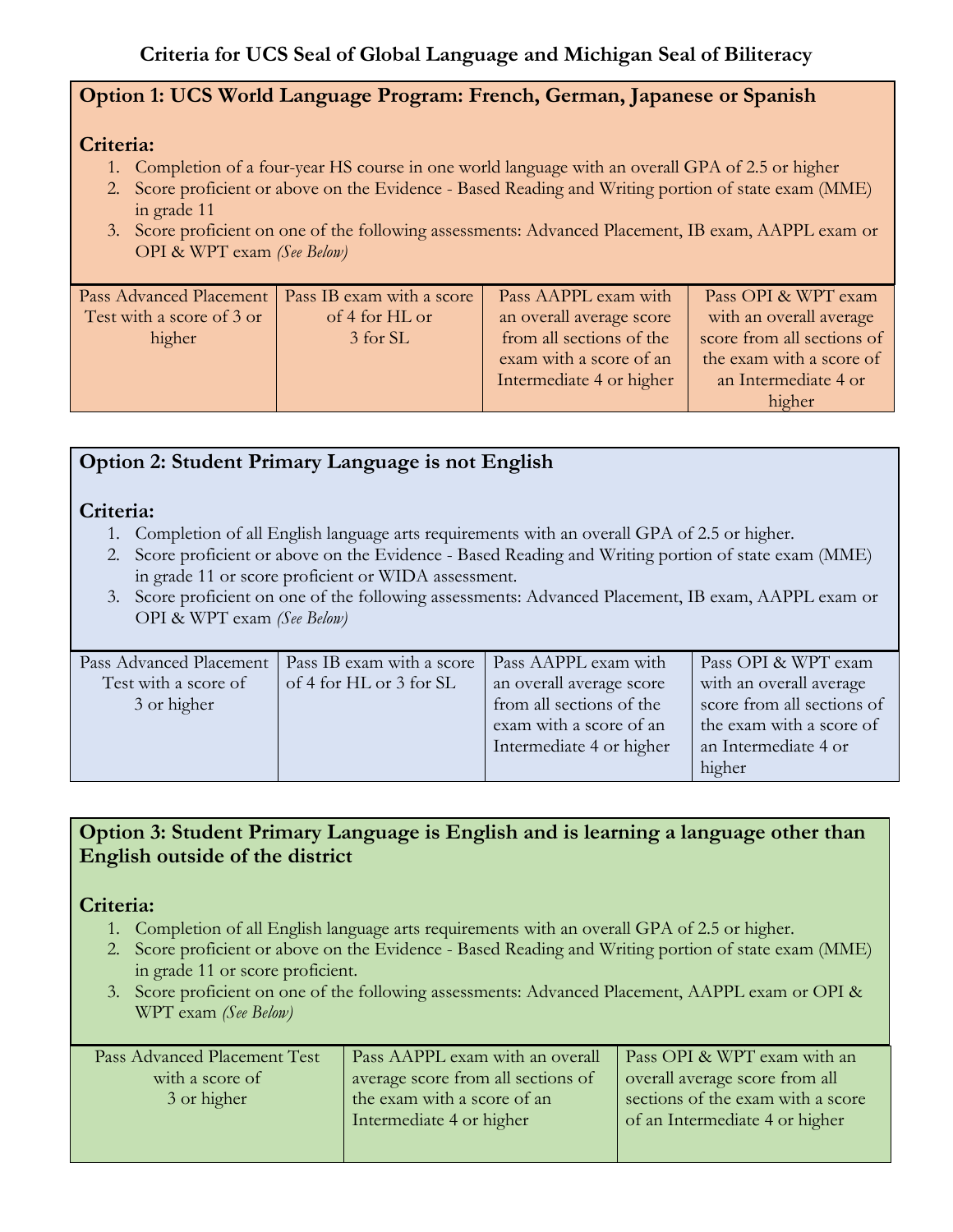## **Michigan Seal of Biliteracy**

In addition to the UCS Seal of Global Language, a student may also receive the Michigan Seal of Biliteracy.

## **Criteria:**

- 1. Completion of all English language arts graduation requirements.
- 2. Score proficient on one of the following assessments: Advanced Placement, IB, AAPPL or OPI/WPT exam *(See Below)*

|                      |                         | Pass Advanced Placement   Pass IB exam with a score   Pass AAPPL exam with a   Pass OPI & WPT exam |                        |
|----------------------|-------------------------|----------------------------------------------------------------------------------------------------|------------------------|
| Test with a score of | of 4 for HL or 5 for SL | score of Intermediate 5 or with a score of                                                         |                        |
| 4 or higher          |                         | higher on each section of   Intermediate 5 or higher                                               |                        |
|                      |                         | the exam.                                                                                          | on each section of the |
|                      |                         |                                                                                                    | exam.                  |

#### **Languages available for testing:**

| <b>Advanced Placement</b> | $\underline{\mathbf{IB}}$ | <b>AAPPL</b>       | <b>OPI &amp; WPT</b> | Malayalam  |
|---------------------------|---------------------------|--------------------|----------------------|------------|
| Chinese                   | French                    | Arabic             | Albanian             | Pashto     |
| French                    | Japanese                  | Chinese (Mandarin) | Amharic              | Polish     |
| German                    | Spanish                   | French             | Bengali/Bangla       | Russian    |
| Italian                   |                           | German             | Bosnian/Croatian     | Swahili    |
| Japanese                  |                           | Italian            | Bulgarian            | Tagalog    |
| Latin                     |                           | Japanese           | Cantonese            | Tamil      |
| Spanish                   |                           | Korean             | Dari                 | Thai       |
|                           |                           | Portuguese         | Gujarati             | Turkish    |
|                           |                           | Spanish            | Haitian Creole       | Ukrainian  |
|                           |                           |                    | Hebrew               | Urdu       |
|                           |                           |                    | Hindi                | Vietnamese |
|                           |                           |                    |                      | Yoruba     |
| Cost: \$99                | Cost: \$119               | Cost: \$20.00      | Cost: \$55.00        |            |

## **To be considered a recipient of UCS Seal of Global Language:**

A student must have met the following UCS criteria for (see above):

- GPA
- EBRW or WIDA (waived for the class of 2022)
- AAPPL, OPI/WPT, AP\* or IB\*

**\***Any student waiting for AP or IB test results will be listed as a "**Candidate**" in the graduation program

#### **Awards**

| <b>UCS Seal of Global Language</b>                            | <b>State of Michigan Seal of Biliteracy</b>  |
|---------------------------------------------------------------|----------------------------------------------|
| Graduation Cord for all candidates and recipients             | Awarded in the summer after graduation date. |
| Name listed in graduation program as a candidate<br>$\bullet$ | • Letter from the State of Michigan          |
| or recipient                                                  | Certificate                                  |
| All Recipients:                                               | • Seal for diploma                           |
| Gold seal for diploma<br>$\bullet$                            |                                              |
| Listed on UCS graduate transcript<br>$\bullet$                |                                              |
|                                                               |                                              |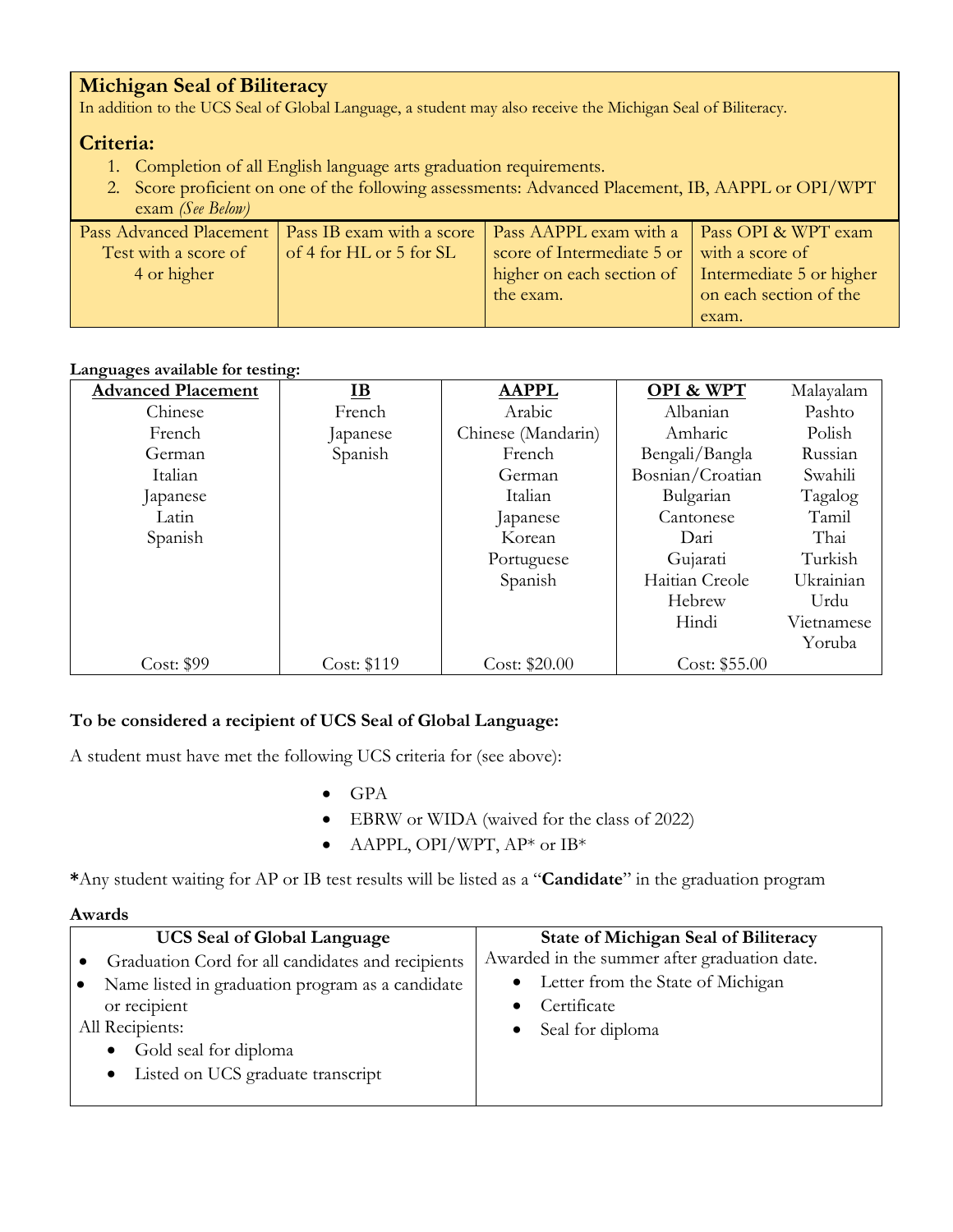#### **FAQs**

#### **for the World Language Student regarding**

#### **the Utica Community Schools Seal of Global Language**

#### **& The Michigan Seal of Biliteracy**

#### **How do I know if I meet the criteria to be a candidate for the Seal of Global Language?**

The first time you hear about the UCS Seal of Global Language should be early in your word language studies. Students completing through level 4 (L4) of their chosen language curriculum are considered "candidates" and will meet a few other criteria to become "recipients". Your world language teacher will be the first person to make you aware of your candidacy.

### **What is the difference between a "candidate" for the Seal of Global Language, and being a "recipient" of the Seal of Global Language?**

A "candidate" is a student that is currently taking a level 4 world language class, and working on meeting the final 2 criteria to achieve the honor: 1) receiving a "proficient" or better on the EBRW (English Based Reading and Writing) portion of the SAT (waived for 2022 graduates), and passing the AAPPL or OPI & WPT examination to demonstrate proficiency in the studied language. A "recipient" is a student that has accomplished all criteria successfully.

#### **What is the AAPPL examination?**

The AAPPL examination (The ACTFL Assessment of Performance toward Proficiency in Languages) is a proficiency exam for a variety of world languages, not only French, German, and Spanish, and is administered by the American Council of Teachers of Foreign Languages. The AAPPL exam seeks to measure a test taker's level of ability in a world language in all 4 modes of communication: Reading, Writing, Listening, and Speaking. Your experience in UCS world language classes L1 – L4 will prepare you for success in each category, and your L4 language teacher will introduce practice examinations for your review. The first time a student is eligible to take the AAPPL is their junior year while enrolled in a L4 language class. Seniors having taken L4 or enrolled in an AP world language course may elect to test again for a passing score, or to improve upon their first score and potentially earn the Michigan Seal of Biliteracy. In February, UCS students will receive directions on how to register for the AAPPL from their L4 world language teacher. See more information regarding the AAPPL exam at [AAPPL Language Tests | Language Testing International.](https://www.languagetesting.com/lti-for-organizations/k-12-aappl)

#### **What is the OPI & WPT examination?**

The OPI examination (The ACTFL Oral Proficiency Interview) and the WPT (ACTFL Writing Proficiency Test) are the proficiency exams for a variety of world languages such as, Albanian, Polish, Russian, Thai, Urdu and other languages. The OPI exam is a one-on-one interview between a certified ACTFL tester and examinee. This a live interactive interview adapting to each test-taker and their speaking and listening abilities. The WPT exam consists of a series of writing tasks taken online. The first time a student is eligible to take the OPI & WPT exams is their junior year. Seniors may elect to test again for a passing score, or to improve upon their first score and potentially earn the Michigan Seal of Biliteracy. In February, UCS students will receive directions on how to register for the OPI & WPT exams from their counselor. See more information regarding the OPI & WPT exams at [OPI & WPT Seal of Biliteracy | LTI \(languagetesting.com\)](https://www.languagetesting.com/sobl-opi-wpt)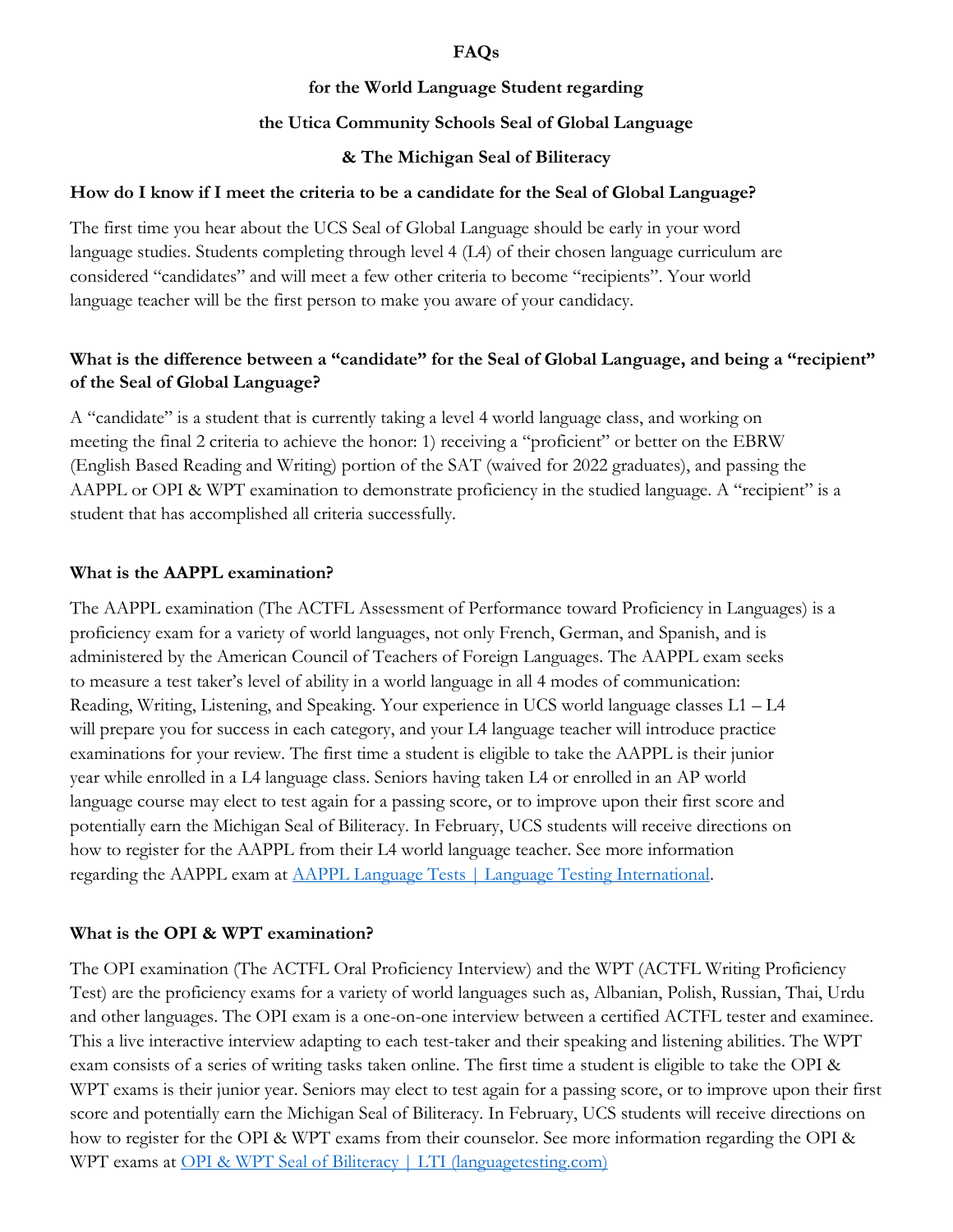#### **How much does the AAPPL exam cost?**

Currently, \$20

#### **How much does the OPI and WPT exams cost?**

Currently, \$55

### **Do I have to take the AP level of my chosen world language to receive the UCS Seal of Global Language or the Michigan Seal of Biliteracy?**

No. Many students can earn a passing score on the AAPPL after their L4 language course. For students wishing to also earn the Michigan Seal of Biliteracy, the AP level course is highly recommended as the criteria for "proficient" for this honor is more challenging. After the experience of an AP language course, both honors are more easily achieved.

## **What is the difference between the UCS Seal of Global Language and the Michigan Seal of Biliteracy?**

The criteria to receive each is different in 2 ways. First, to earn the UCS Seal of Global Language, students must complete 8 semesters (through L4) of a same world language class (Spanish, French, German or Japanese) or complete 8 semesters of English credit when testing in a language other than Spanish, French, German or Japanese. The Michigan Seal of Biliteracy criteria is to complete 4 credits in English. Second, both require a proficient score on the AAPPL or OPI & WPT examination, yet how they measure "proficient" is quite different. For the UCS Seal of Global Language, students are deemed proficient when they earn an average score of a 4 overall. The Michigan Seal of Biliteracy requires a 5 or better on EACH of the 4 sections (Reading, Writing, Listening and Speaking tests). A student's performance on the EBRW of the SAT is not a factor in the awarding of the Michigan Seal of Biliteracy. The UCS Seal of Global Language is awarded by UCS, and, once becoming a recipient of the Seal, students will be conferred honor cords for graduation, have their name listed in the graduation program as a "Recipient of the Seal of Global Language", as well as be given a seal on their diploma. The Michigan Seal of Biliteracy also confers a seal for the recipient's diploma, and the recipient receives a letter from the state awarding the honor.

## **How am I awarded honor cords for graduation?**

Honor cords are conferred on students that have successfully met all requirements for the UCS Seal of Global Language, including proving proficiency on the AAPPL or OPI & WPT exam with an average score of a 4 overall for all four parts: Reading, Writing, Listening and Speaking, demonstrating proficiency on the WIDA or EBRW of the SAT (beginning with the class of 2023) and completing the 8 semesters (through L4) of their studied world language. The Michigan Seal of Biliteracy does not confer honor cords.